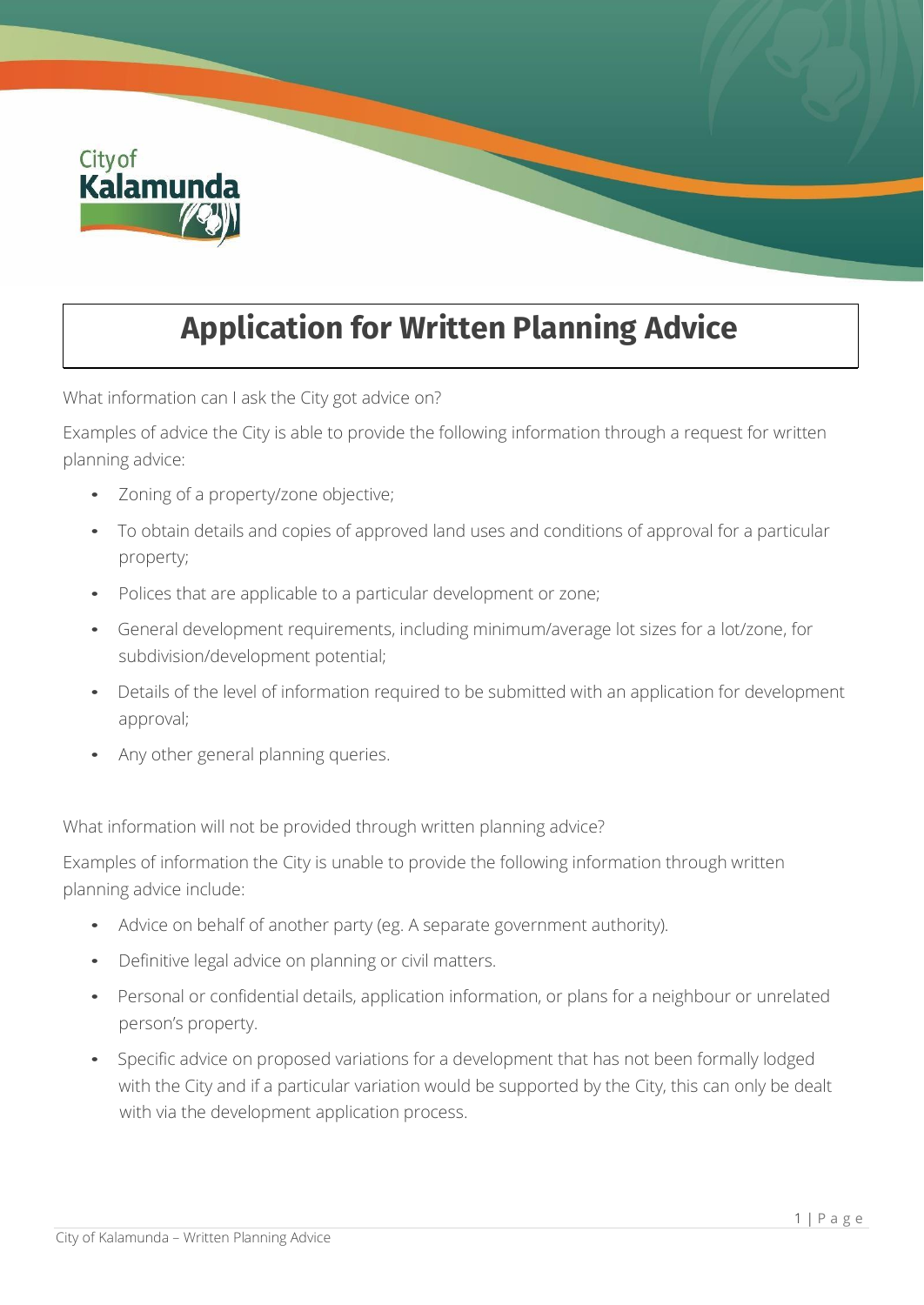

## Conditions

1. A fee of \$73.00 applies (please note that a surcharge of 0.46% is payable on all credit card payments)

- 2. The information is expected to be provided within 14 days of the next available Development Control Unit Meeting which occurs on a Wednesday each week. If the request is complex., detailed, required advice from and external party, or further investigation is required, it may take longer for the City to response; in this instance the applicant will be advised as early as possible with an expected timeframe.
- 3. In the instance the request information cannot be located the above fee is non-refundable.
- 4. To obtain copies of previously approved building permit plans please submit a Building Plan Retrieval Form, which is located on the City's Website or in person at the City's Administration Offices.
- 5. If arranging for payment over the phone, please specify and Front Counter will call for payment upon receipt.

## Please Note

The City of Kalamunda uses information provided by other agencies and organisations to assist in its determination of planning applications. The City is not the custodian of this information. If this information is requested, the City is not able to verify the accuracy of this information and questions of accuracy should be referred to the relevant custodian

It is recommended that the following agencies or organisations should be contacted in relation to the following information where applicable

| Public Drinking Water Source Areas (PDWSA)                                                                       | Department of Water                                                                          |  |  |  |
|------------------------------------------------------------------------------------------------------------------|----------------------------------------------------------------------------------------------|--|--|--|
| Aircraft Noise                                                                                                   | Westralia Airports Corporation or Federal Airports<br>Corporation                            |  |  |  |
| Title Searches, Memorial, Covenants, Caveats<br>Notification, Encumbrances, Land Area.                           | Landgate                                                                                     |  |  |  |
| Development within a Metropolitan Region Scheme                                                                  | Department of Planning, Lands and Heritage /                                                 |  |  |  |
| Reserve, Subdivision/Amalgamation                                                                                | Western Australian Planning Commission                                                       |  |  |  |
| <b>Bushfire Requirements</b>                                                                                     | Department of Fire and Emergency Services (DFES)                                             |  |  |  |
| Vegetation Removal, Environmental licences and<br>works approvals under the Environmental Protection<br>Act 1986 | Department of Water and Environmental Regulations<br>/ Environmental Protection Agency (EPA) |  |  |  |
| Management of National Parks and State Forrest                                                                   | Department of Biodiversity, Conservation and<br>Attractions                                  |  |  |  |
| Sewer and Water availability                                                                                     | <b>Water Corporation</b>                                                                     |  |  |  |
| Disclaimer: This information is produced by the City of Kalamunda in good faith and the City accepts no          |                                                                                              |  |  |  |

responsibility for any ramifications or repercussions for providing this information. Verification with the original Local Laws, Planning Schemes and other relevant documents is recommended for detailed references.